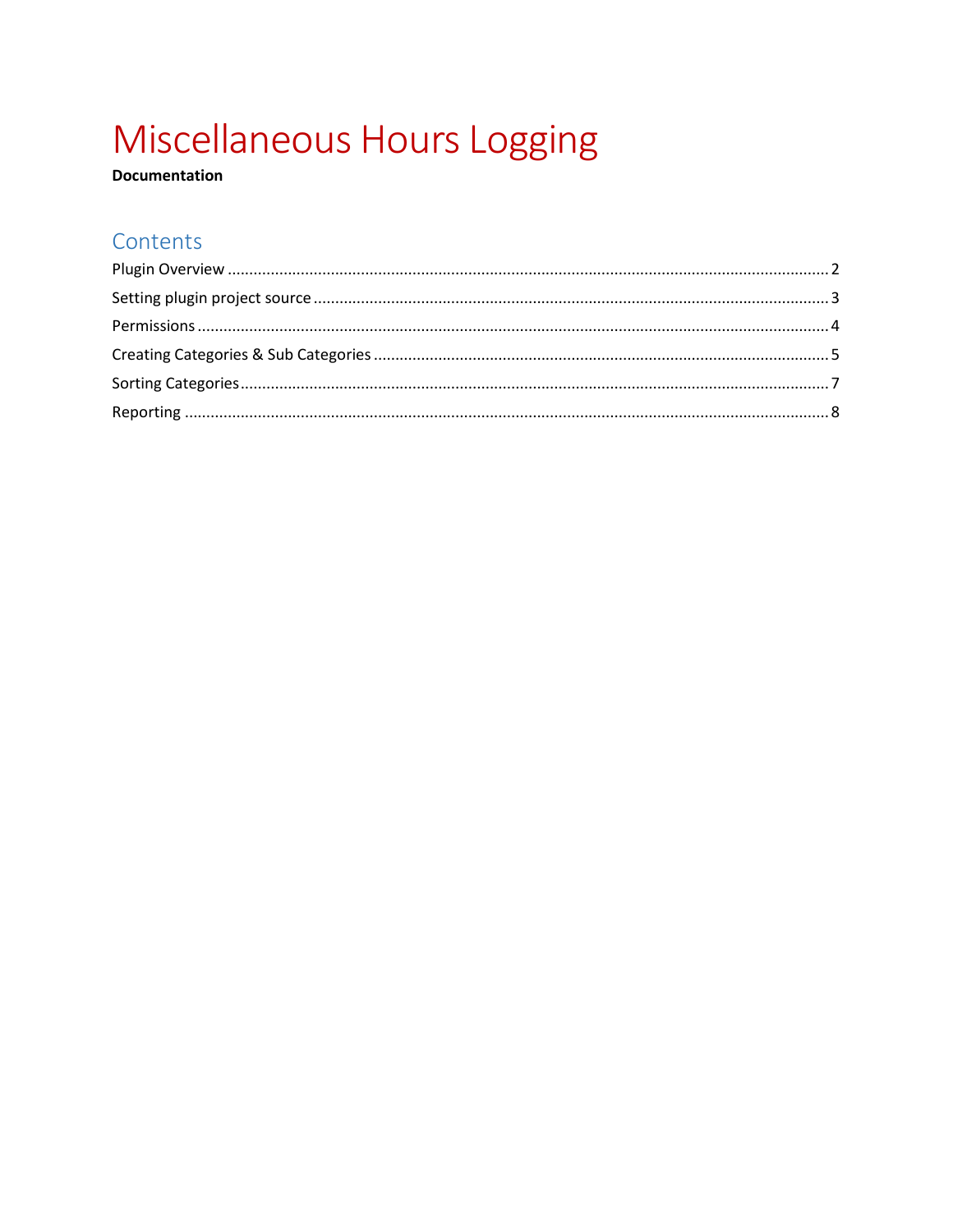#### <span id="page-1-0"></span>Plugin Overview

The **Miscellaneous Hours Logging** plugin provides a consolidated location for logging, tracking and reporting on miscellaneous hours across multiple projects.

It does this by allowing you to specific a source project that will be used to create a collection of organized categories that a user can select from via an easily accessible menu within the JIRA top navigation.



When the user expands the "Log Misc Hours" menu they can select from your customized list of miscellaneous categories, which will open the default JIRA Log Work modal.

| Dashboards -<br>Projects $\sim$        | Agile $\equiv$<br>Issues $\sim$ | Log Misc Hours $\star$                            | <b>Create issue</b>       |
|----------------------------------------|---------------------------------|---------------------------------------------------|---------------------------|
| <b>QUICK FILTERS:</b><br>$\rightarrow$ | <b>Hide Blocked Issues</b>      | <b>Project Management</b><br><b>Product Owner</b> | Recently Updated<br>ssues |
|                                        |                                 | <b>Scrum Master</b>                               |                           |
| Dev Review                             | Des                             | <b>Project Meetings</b>                           | <b>Des Review</b>         |
|                                        |                                 | Planning                                          |                           |

Since the plugin is using JIRA's built in mechanism for tracking time any existing reports, gadgets or other plugins that you have installed can continue to access these hours.

However if you would like you like to know where your team are burning hours outside of project related tasks the plugin can generate a report that allows you to drill down by project, date range, sprint & user to better understand where users are spending their time.

|     | Select the User         | All |                        | ▼     |                           |
|-----|-------------------------|-----|------------------------|-------|---------------------------|
|     |                         |     | <b>User Time Spent</b> | Σ     | Total Time Spent $\Sigma$ |
|     | <b>Project Meetings</b> |     |                        |       | 4w 3h                     |
|     | Planning                |     |                        | 3w 5h |                           |
| t,  | <b>Antony</b>           |     | 1 <sub>d</sub>         |       |                           |
| ίş. | $\mathbf{R}$ Bert       |     | 1 <sub>d</sub>         |       |                           |
| U.  | $\blacksquare$ Brian    |     | 1 <sub>d</sub>         |       |                           |
| t,  | $\Omega$ Carmine        |     | 1 <sub>d</sub>         |       |                           |
| ÷.  | <b>A</b> Damine         |     | 1d                     |       |                           |
|     | $\Box$ Fisie            |     | 1d <sub>1h</sub>       |       |                           |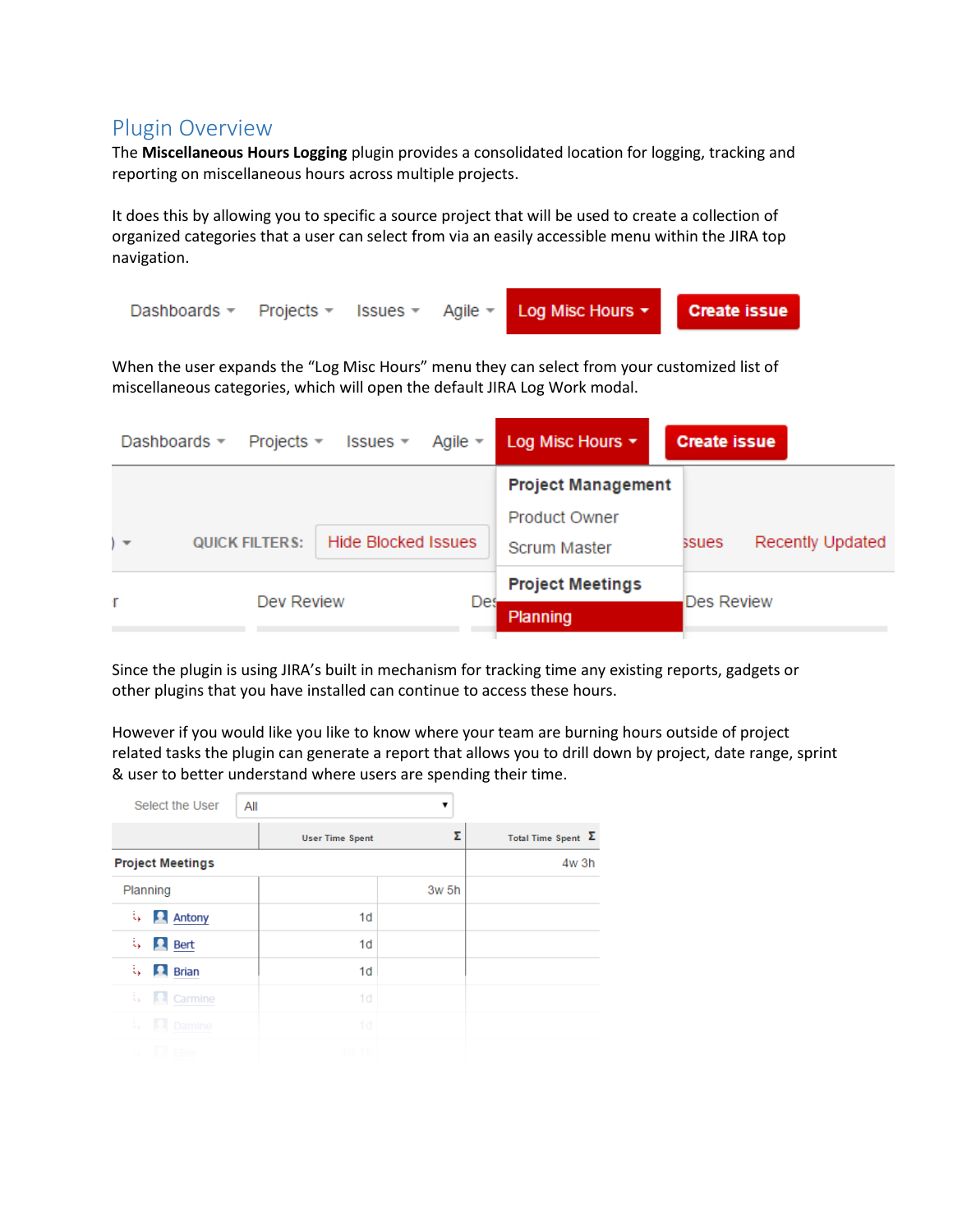#### <span id="page-2-0"></span>Setting plugin project source

Once the plugin has been installed the next step in setting up the plugin will be to create a new project within JIRA.

For example you may want to create a project called "Miscellaneous Hours" & set this project as the source of issues for the plugin.

To set a project as the plugins source an administrator should navigate to the Administration – Issues section.



Then within this section a new left navigation header called "Misc. Hours" should existed. Clicking "Configurations" under that heading will load the plugins settings page as shown below:

#### Configure Source project

| users to log hours into. | The dropdown below sets which project the miscellaneous hours plugin will use as a source of issues for                                                     |  |  |  |  |  |
|--------------------------|-------------------------------------------------------------------------------------------------------------------------------------------------------------|--|--|--|--|--|
|                          | The Log Misc. Hours dropdown shown at the top of the page will be created from the source project<br>with sub-task issues being listed under parent issues. |  |  |  |  |  |
| Source Project           | Misc. Hours                                                                                                                                                 |  |  |  |  |  |

Within the "Source Project" dropdown select the new project that you would like to use as the plugins source of information.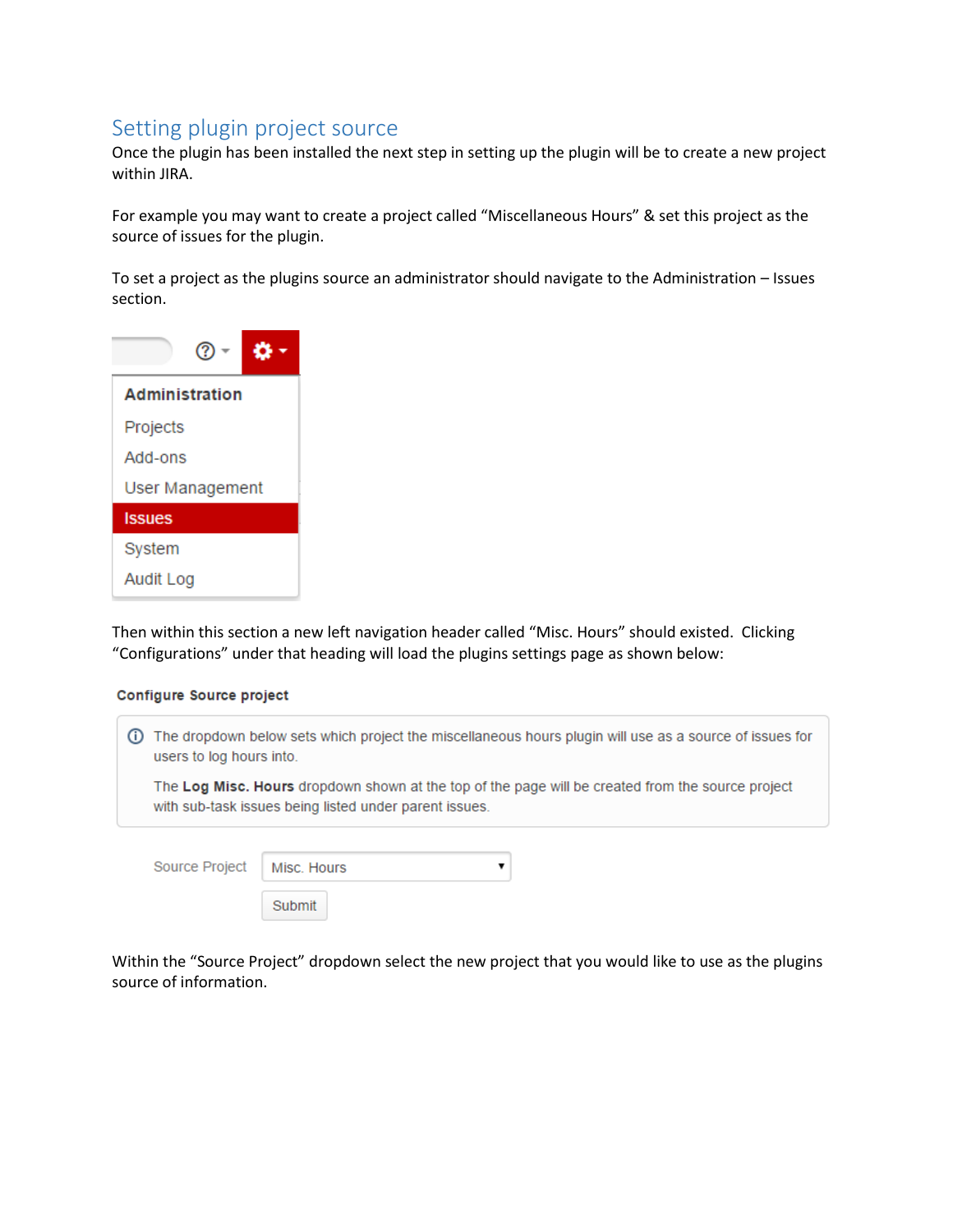#### <span id="page-3-0"></span>Permissions

In order for users within the system to be able to see and use the top navigation menu item they need to have permissions set on the source project giving them the ability to log work for issues contained within the source project.

You can check this by going to the projects administration page & checking the "Work On Issues" permission settings as shown below:

#### **Time Tracking Permissions**

| <b>Permission</b>                                              | Users / Groups / Project Roles |
|----------------------------------------------------------------|--------------------------------|
| Work On Issues                                                 | Project Role (Designers)       |
| Ability to log work done against an issue. Only useful if Time | Project Role (Developers)      |
| Tracking is turned on.                                         | Project Role (Testers)         |
|                                                                | Project Role (UX/UI)           |
|                                                                | Project Role (Administrators)  |
|                                                                | Project Role (Documentation)   |
|                                                                | Project Role (Support)         |
|                                                                |                                |

If you don't want users to have access to this menu item you can simply deny them access to log work for issues contained within the source project.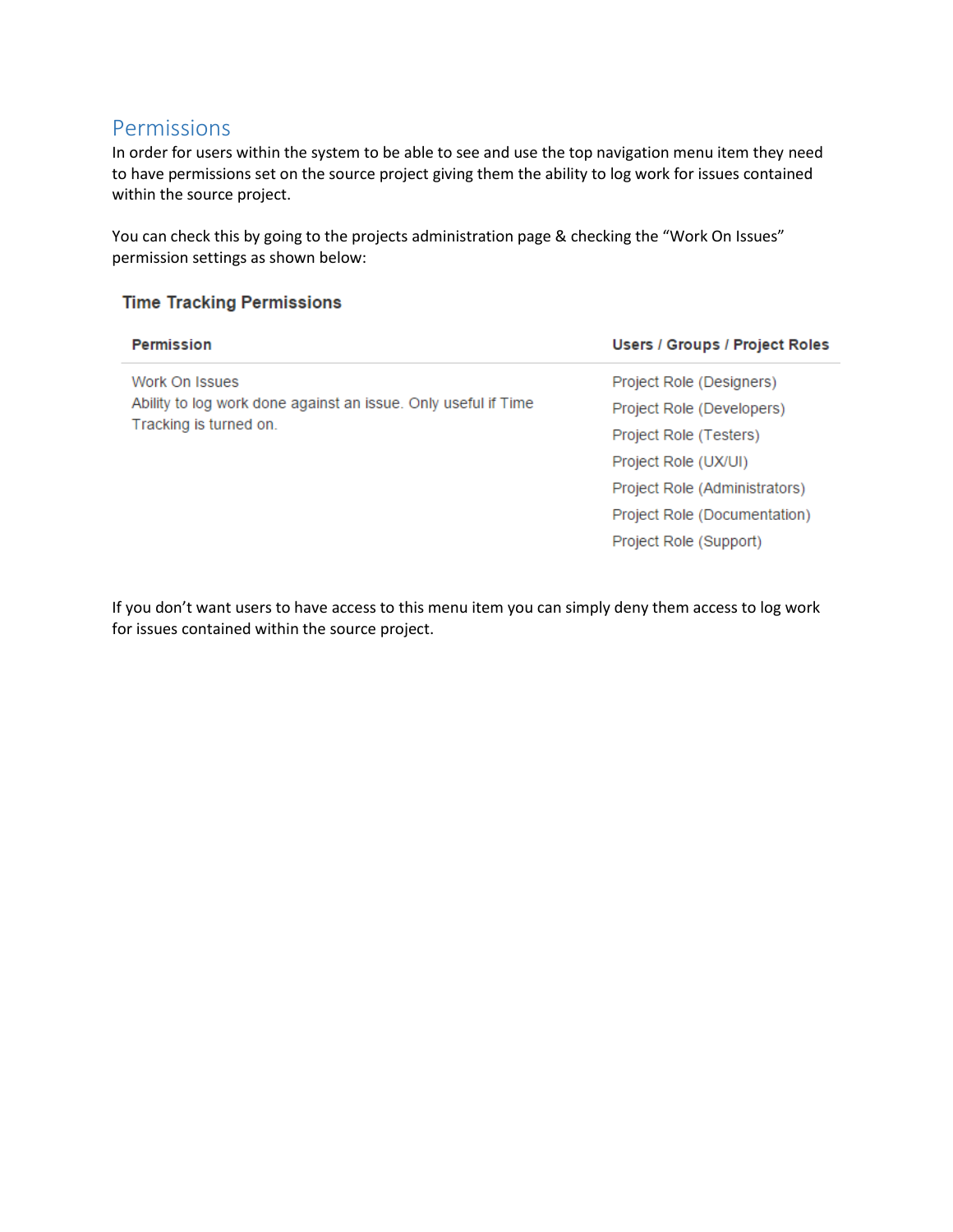## <span id="page-4-0"></span>Creating Categories & Sub Categories

Once the source project has been specified the Log Misc Hours menu item will attempt to create sub menu based on the issues contained within the project. The way it does this is by creating "section headings" from issues that can have sub tasks (e.g. Stories / Epics) & creating "sub sections" from subtasks under the "sections".

For example if you wanted to have a section heading called "Project Meetings" within the source project create an issue of type story & enter within the summary the title "Project Meetings" as shown below:

| Create Issue | ◎ Configure Fields ▼                                                                                   |
|--------------|--------------------------------------------------------------------------------------------------------|
| Project*     | Misc. Hours<br>$\overline{\phantom{a}}$                                                                |
| Issue Type*  | $\circledcirc$<br>$\overline{\phantom{a}}$<br>Story 9                                                  |
|              | Some issue types are unavailable due to incompatible field configuration and/or workflow associations. |
| Summary'     | Project Meetings                                                                                       |
| Description  |                                                                                                        |
|              |                                                                                                        |
|              |                                                                                                        |
|              |                                                                                                        |
|              |                                                                                                        |
|              |                                                                                                        |
|              |                                                                                                        |
| Priority     | $\blacksquare$<br>$\overline{\phantom{a}}$<br>$\circled{?}$<br>↑ Major                                 |
| Assignee     | 2 Automatic<br>$\overline{\mathbf v}$                                                                  |
|              | Assign to me                                                                                           |
| Attachment   | Choose Files   No file chosen                                                                          |
|              | The maximum file upload size is 14.77 MB.                                                              |
|              |                                                                                                        |
|              | Create another<br>Create<br>Cancel                                                                     |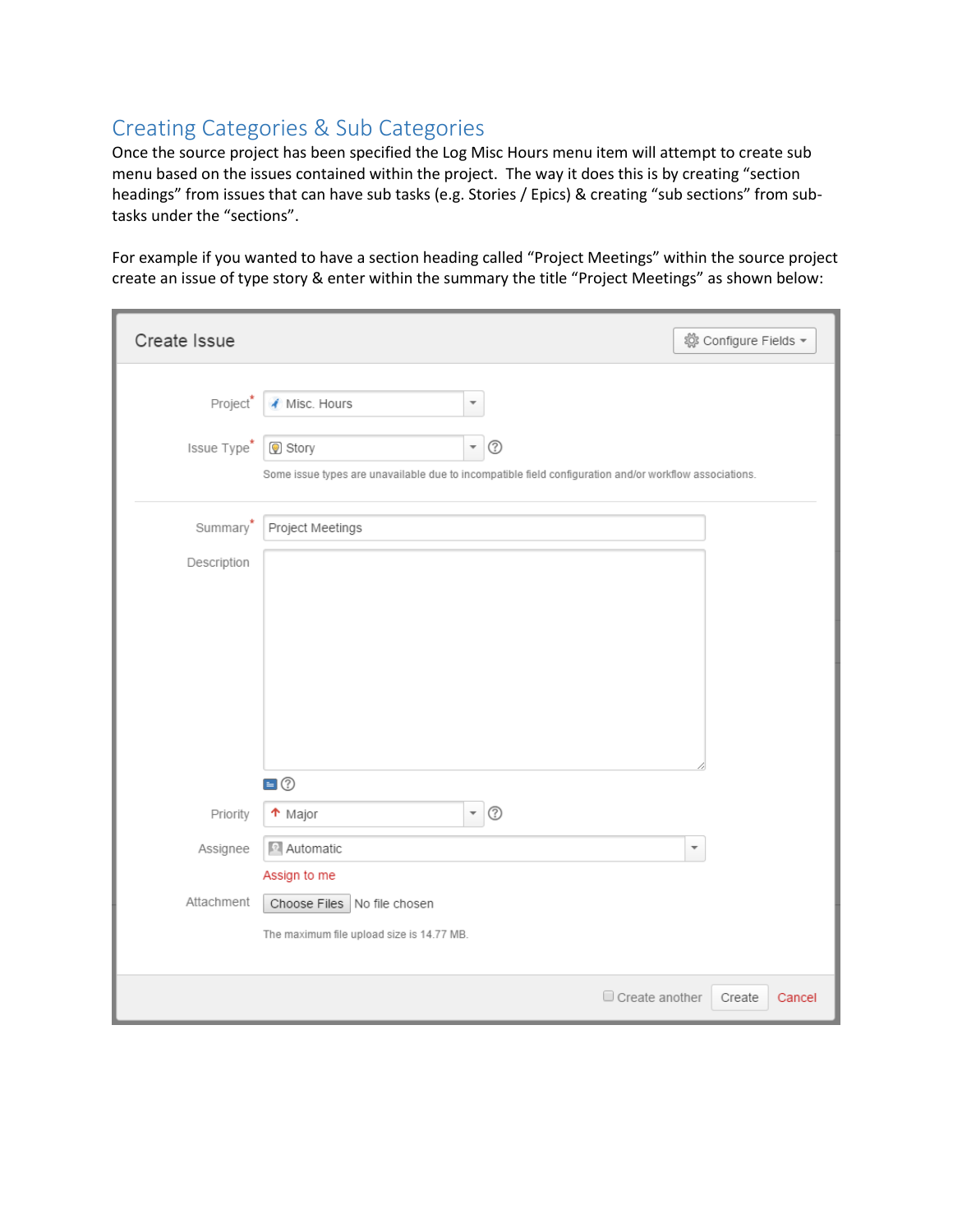Now if we want to provide users with sub sections they can log work for you simply create sub-tasks under this new story as shown below:

|   |                    |                          | Misc. Hours / MH-6<br><b>Project Meetings</b> |                            |          |                |                        |               |             |                          |  |
|---|--------------------|--------------------------|-----------------------------------------------|----------------------------|----------|----------------|------------------------|---------------|-------------|--------------------------|--|
|   | $\angle$ Edit      |                          | O Comment                                     | Assign                     | More $-$ | Start Progress |                        | Resolve Issue | Close Issue | Admin $\sim$             |  |
|   | <b>Details</b>     |                          |                                               |                            |          |                |                        |               |             |                          |  |
|   | Type:<br>Priority: |                          |                                               | <b>V</b> Story<br>↑ Major  |          |                | Status:<br>Resolution: |               | Unresolved  | [TO DO   (View Workflow) |  |
|   | Labels:            |                          |                                               | None $\blacktriangleright$ |          |                |                        |               |             |                          |  |
|   |                    | <b>Description</b>       |                                               |                            |          |                |                        |               |             |                          |  |
|   |                    | Click to add description |                                               |                            |          |                |                        |               |             |                          |  |
|   | <b>Sub-Tasks</b>   |                          |                                               |                            |          |                |                        |               |             |                          |  |
|   |                    | 1. Planning              |                                               |                            |          |                | 9.                     | <b>TO DO</b>  | Unassigned  | $100\%$                  |  |
| ÷ | 2.                 | Daily                    |                                               |                            |          |                | 喝                      | <b>TO DO</b>  | Unassigned  | $100\%$                  |  |
|   | 3                  | Team                     |                                               |                            |          |                | 9.                     | TO DO         | Unassigned  | $100\%$                  |  |
|   | $\overline{4}$ .   | Review / Retro           |                                               |                            |          |                | 喝                      | <b>TO DO</b>  | Unassigned  | $100\%$ $\frac{1}{2}$    |  |

In the example above you can see that we have four sub-tasks under the story. This will create a menu item as follows:



In this scenario the user has 4 sub sections where time can be logged. Note that the section "Project Meetings" project organization of the sub-sections only & time cannot be logged under this issue from the menu.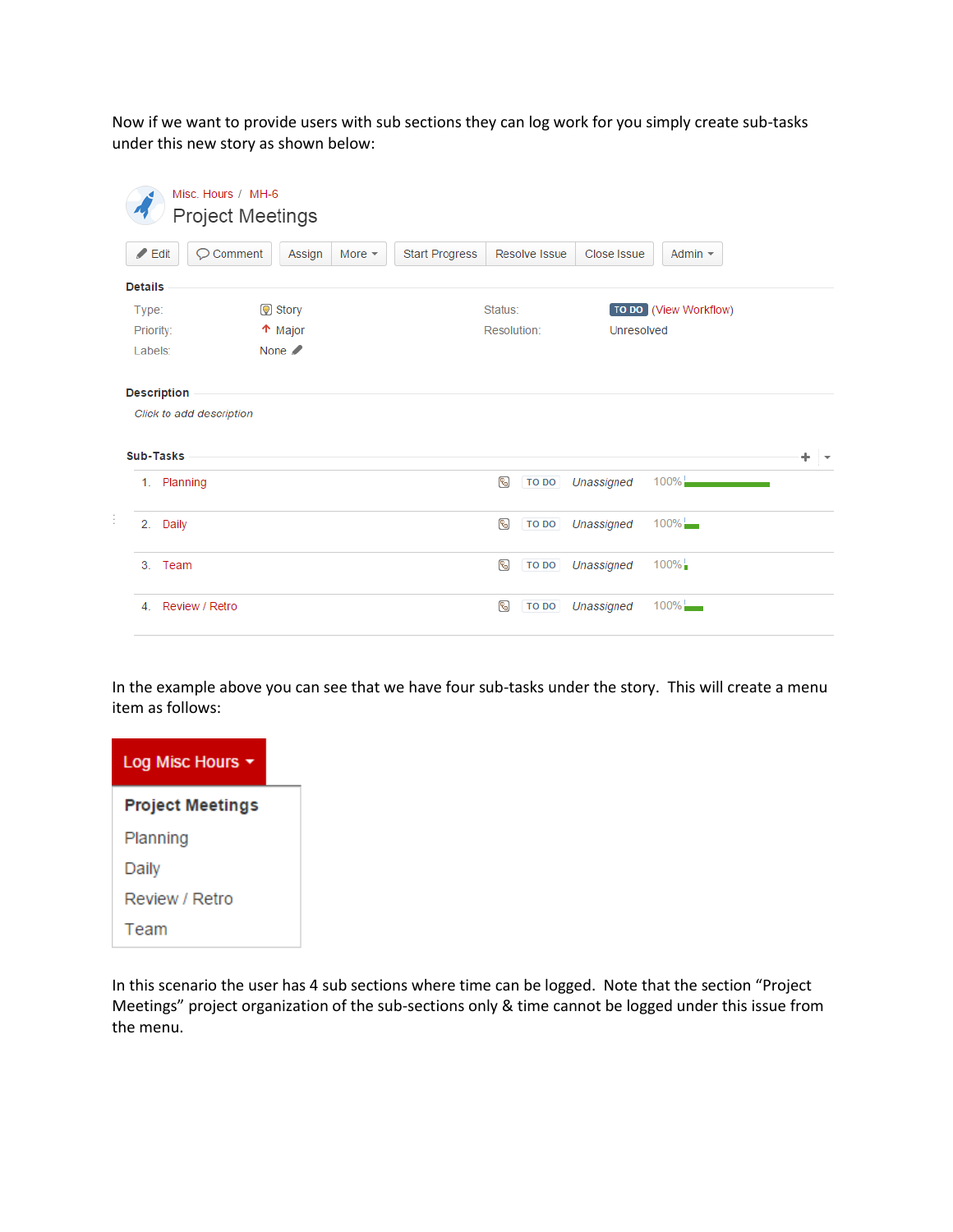#### <span id="page-6-0"></span>Sorting Categories

The ordering of the menu items at this time is based on the following:

1. If you have JIRA Agile installed the ordering of the sections and sub-sections is based off the Rank field, which is adjusted by simply dragging and dropping the order of the issues within the Agile Backlog or Work board as shown below:

| To Do                                    | In Progress |
|------------------------------------------|-------------|
| v ( MH-6 4 sub-tasks Project Meetings    |             |
| <sup>ତ୍ତ୍ର</sup> MH-7<br>↑ Planning      |             |
| <sup>මු</sup> MH-8<br>↑ Daily            |             |
| <sup>图</sup> MH-20<br>↑ Review / Retro   |             |
|                                          |             |
| ® MH-9<br>$\uparrow$ Team                |             |
|                                          |             |
| v ( MH-1 2 sub-tasks Project Management  |             |
| <sup>ତ୍ତ୍ର</sup> MH-4<br>↑ Product Owner |             |
|                                          |             |
| ଷ MH-5                                   |             |

2. If you do not have JIRA Agile installed then the ordering of the sections and sub-sections is based off alphabetical sorting of the issue's summary text.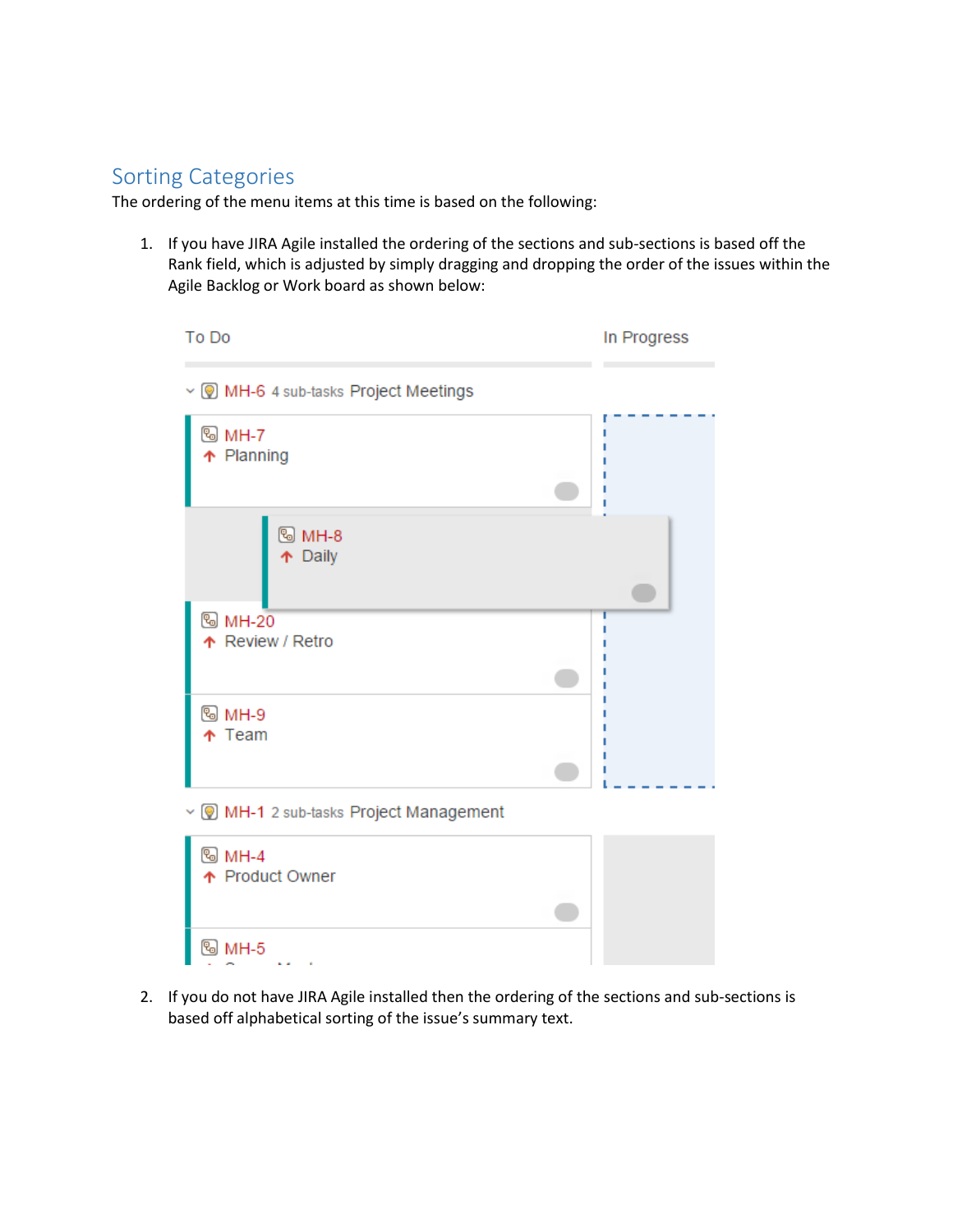#### <span id="page-7-0"></span>Reporting

In order to make the most out of recording miscellaneous hours the plugin can generate a report showing how hours are distributed across the project setup as the plugins source.

The report can be accessed via two methods:

1. The Log Misc Hours dropdown includes a "View Report" link at the bottom of the menu. Clicking on this will direct the user to report configuration page.



2. The alternative way to access the report is via a particular projects "Reports" section listed under a projects Overview section as shown below:

| Summary       | Reports                                                                                  |
|---------------|------------------------------------------------------------------------------------------|
| <b>Issues</b> | <b>[dd] Average Age Report</b>                                                           |
| Agile         | A report showing the average age of unresolved issues for a project or filter.           |
| Reports       | La Created vs. Resolved Issues Report                                                    |
|               | A report showing issues created vs. issues resolved.                                     |
|               | 仙 Logged Miscellaneous Hours Report                                                      |
|               | A reporting showing the miscellaneous hours logged during a specific project and sprint. |

Once at the report or report configuration page the user will be presented with several options to customize the report data.

- 1. Project Allows the user to select a project. The selected project will determine the sprint date range filtering options & also limit the data to users that can log work on issues within the selected project;
- 2. Sprint Selecting a sprint will filter the results to the start & end date of the sprint.
- 3. User Selecting a user will filter the results to only show hours logged by that user.